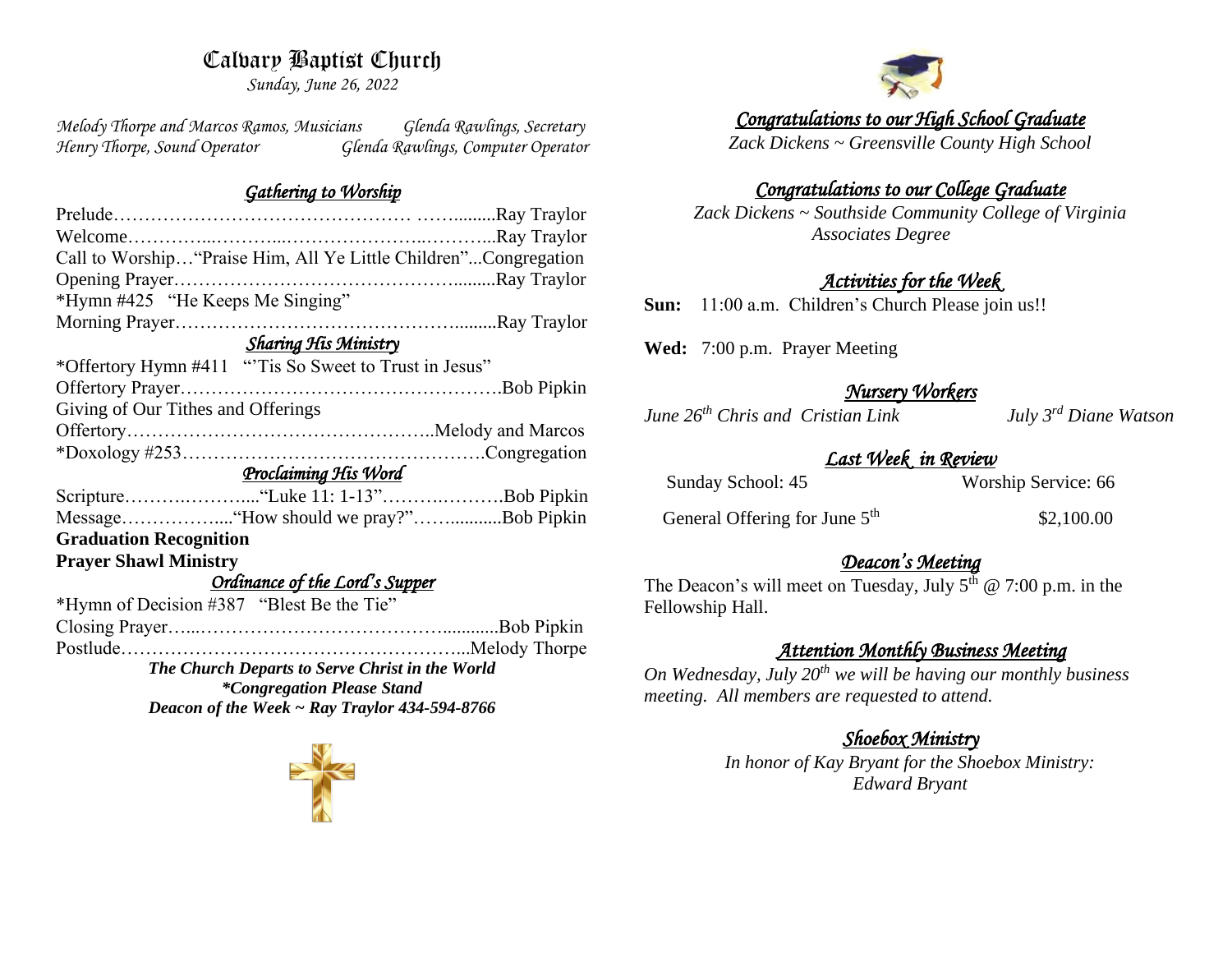# **CALVARY BAPTIST CHURCH YOUTH SUMMER ACTIVITES AND ANNOUNCEMENTS**

- **Sunday, July 10th to Thursday, July 14th – Vacation Bible School 6:30pm to 8:45pm**. The VBS Closing will be **Friday, July 15th** starting at 6:30 with Hot Dog dinner following the program.
- **Sunday, July 24th to Wednesday, July 27th - Camp Kehukee** Be sure to sign up by July  $16<sup>th</sup>$ . Sign up is required. Sign-up sheet located in the Sanctuary.
- **Vacation Bible School Volunteers –** We would like to get a list of people that will be helping with vacation bible school, especially the teen helpers. We want to make sure we have all areas covered. The sign-up sheet is located in the Sanctuary. Please sign up by July  $3^{rd}$ .
- **Thursday, July 7th starting at 5pm- Help! Vacation Bible School Decorating Volunteers –** We need help decorating for Vacation Bible School. We are looking for both teen and adult volunteers to help decorate the church for Vacation Bible School. The sign-up sheet is located in the Sanctuary. Please sign up by July 3rd.



*Church Email: [calvarybc1@verizon.net](mailto:cbcemporiaoffice@gmail.com)*

*Church Website[:www.calvarybaptistemporia.org](http://www.calvarybaptistemporia.org/)*

*Bob Pipkin Email: [jrpipkin3@gmail.com](mailto:jrpipkin3@gmail.com) and Cell: 757-418-1243*